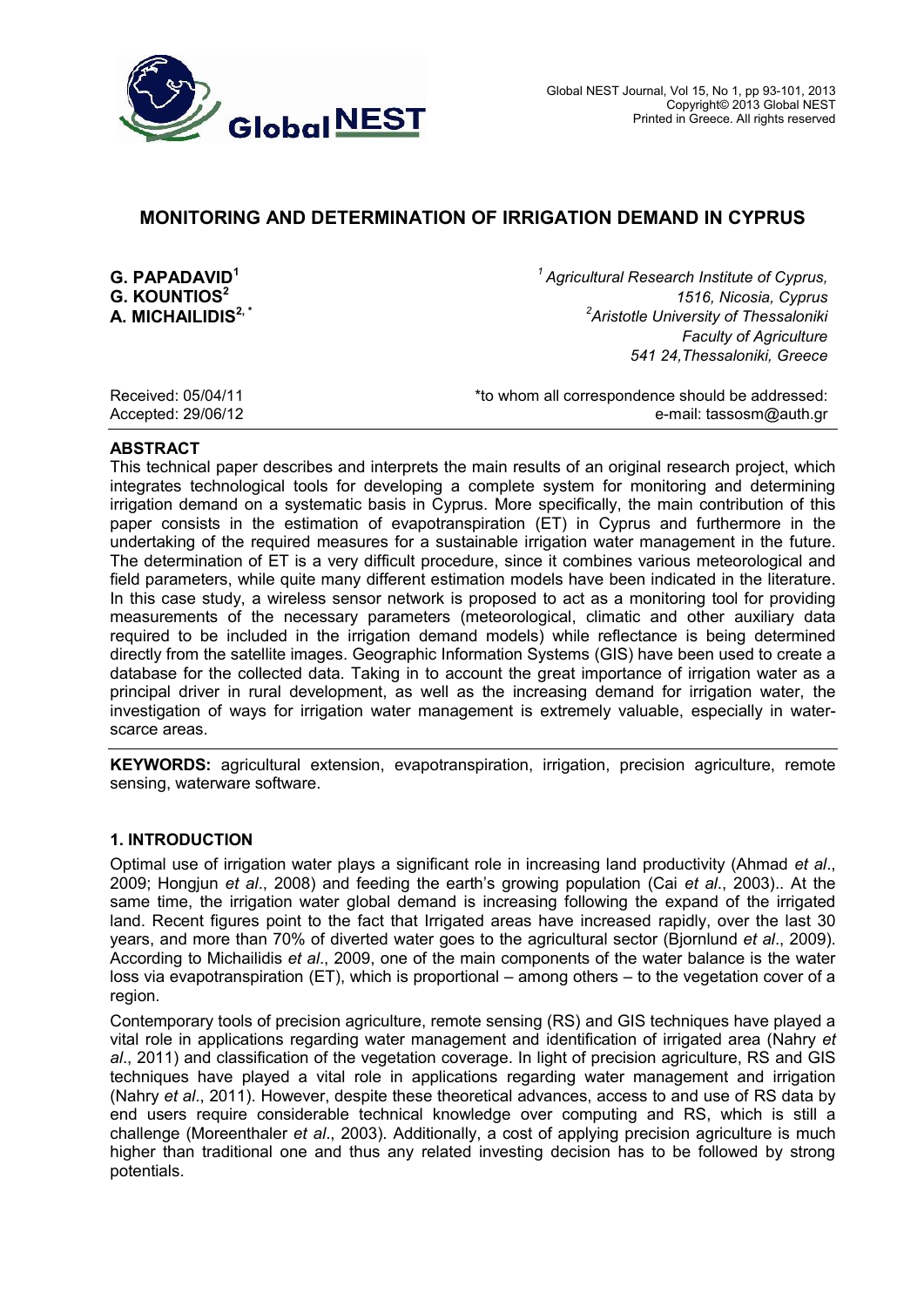The main objective of this technical paper is to present the main results of an original research project, which describes and applies a procedure for monitoring and improving the performance of on-demand irrigation networks. In particular, the application of the procedure is based on the integration of RS techniques and simulation modeling of irrigation water in Cyprus, which is facing severe droughts throughout the year. Multi-spectral satellite images are used to infer crop potential ET, which is a main input for water balance simulations. The need for estimating ET in Cyprus, is imposed in order to determine the exact quantity of irrigated water needed for each specific crops. The over use of water for irrigation has resulted in strong stressing for the water resources in the country. The determination of ET for irrigation purposes will be used as a vital tool for supporting the decision-making process in the management of water resources, on a technocratic level, and on the other hand will have a positive effect on the rest of water resources of Cyprus. Intended purpose is to estimate potential ET using remotely sensed data (satellite imagery) and ground meteorological data (wireless sensor network). This data will be transformed into ET maps using GIS. Final goal is to provide policy makers with accurate data, regarding irrigation management, for determining irrigation demand in Cyprus.

## **2. LITERATURE REVIEW**

A consistent effort has been made in the field of agricultural research to improve the understanding of physical processes involved in an irrigation system (Feddes *et al*., 1988; Menenti, 1989; Michailidis and Mattas, 2007). With the water resources shortage being a basic issue for many countries, management of the available water resources is one of the greatest challenges of the 21st century. The agricultural sector is one of the major consumers of water, accounting for more than 70% of the world's fresh water (Michailidis *et al*., 2011). Thus, the use of irrigation water plays a significant part in increasing land productivity (Ahmad *et al*., 2008). According to Azzali *et al.* (2001), the spreading of modeling techniques using distributed parameters has largely encouraged the use of input data from remote sensing with the support of GIS systems for manipulating large data sets in irrigation water management, while Menteti *et al*. (1989), D'Urso *et al.* (1992), Bastiaanssen (2000), Ambast *et al*. (2006) and Papadavid *et al.* (2011) have indicated the potentiality of multispectral satellite images for the appraisal of irrigation management. Estimation of crop water parameters using remote sensing techniques is an expanding research field and development trends have been progressing since 1970s (Jackson *et al*., 1977; Seguin and Itier, 1983). Since then, remote sensing has played an increasing role in the field of hydrology and especially water management. The integration of remotely sensed data with auxiliary ground truth data for obtaining better results is common in literature. (Bastiaanssen *et al*., 1998; Bastiaanssen *et al*., 2003; Ambast *et al*., 2006; Minaccapili *et al*., 2008). It is considered that the resolution in time and space of remotely sensed data is vital in water management (Schultz *et al*., 2001). The rationalistic use of surface water and the monitoring of consumptive use of water by applying remote sensing techniques has been a topic of great interest for irrigation water policy makers (Tasumi *et al*., 2003).

The use of remote sensed data is very useful for the deployment of water strategies because it can offer a huge amount of information in short time, compared to conventional methods. Besides convenience and time reducing, remotely sensed data lessens the costs for data acquisition, especially when the area is extended (Thiruvengadachari *et al*., 1997). Ambast *et al*. (2006) have shown that the application of remote sensing data in irrigation is of high importance because it supports management of irrigation and is a powerful tool in the hands of policy makers. The potentiality of remote sensing techniques in irrigation and water resource management has been widely acknowledged. It has been found that research in ETc is directed towards energy balance algorithms that use remote sensing directly to calculate input parameters and, by combining empirical relationships to physical models, to estimate the energy budget components (Courault *et al*., 2005; Bastiaanssen, 2005; Minaccapili *et al*., 2008; Papadavid *et al*., 2010). All the remote sensing models of this category are characterized by several approximations and need detailed experimental validations. Multispectral images are used to infer ETc, which is the main input for water balance methods-models.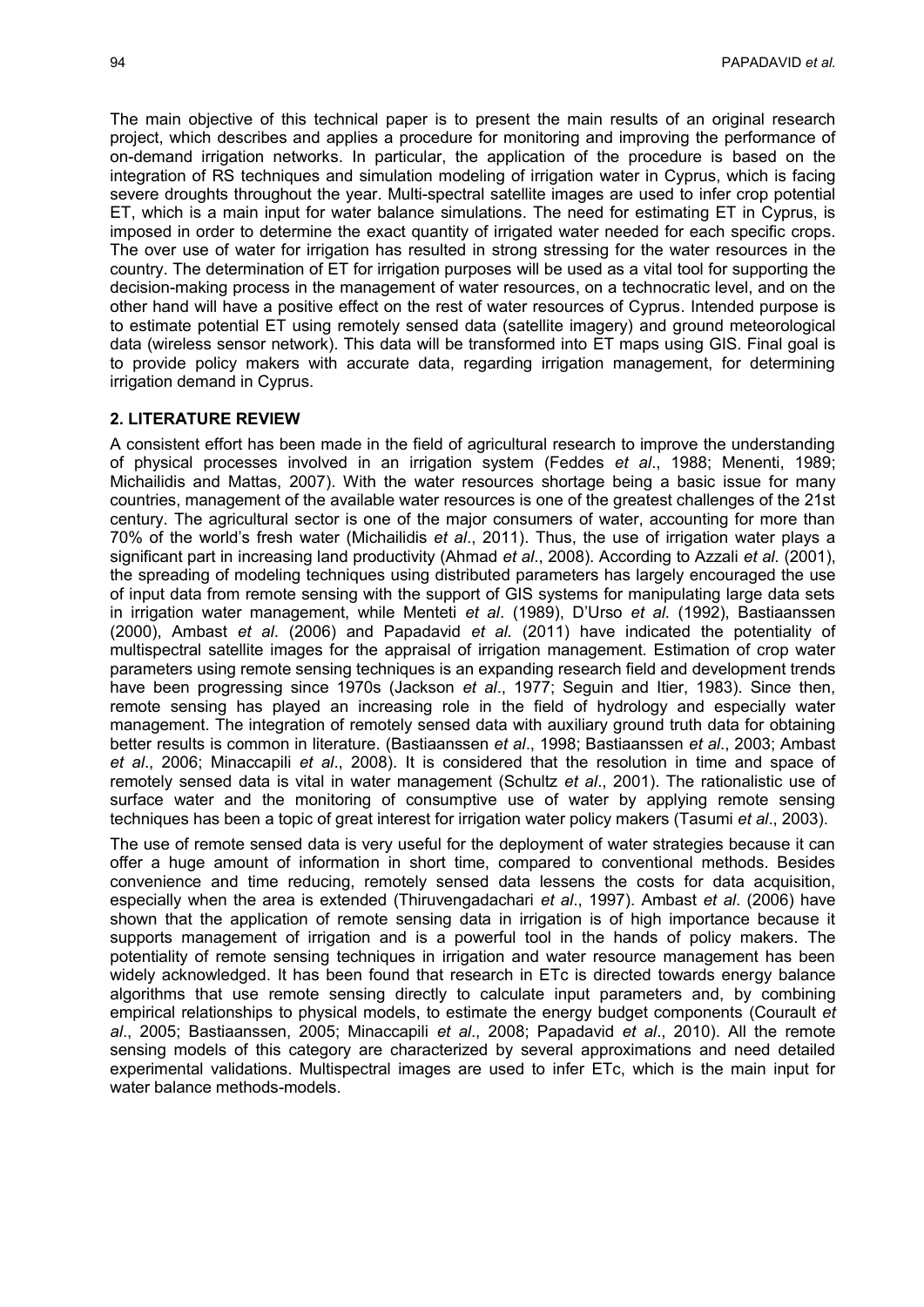## **3. RESOURCES AND METHODOLOGY**

## *Case study*

The Paphos district area has been selected as our case study since it is the main area of agricultural production (Figure 1) in the country. The irrigation supply of the Paphos area is provided from: Asprokremmos Dam reservoir, 24 boreholes drilled in the gravel aquifers of the major river beds Dhiarizos, Xeropotamos and Ezousas rivers and the coastal calcarenite aquifer. The irrigated area near the Asprokremmos dam will be used as a pilot study in this project.



*Figure 1.* Case study selected

## *Resources*

For estimating ET using *FAO Penman-Monteith* method, auxiliary meteorological data where used. Air temperature, atmospheric pressure, wind velocity and other data where collected from an automatic weather station, located nearby our case study (Figure 2). The auxiliary meteorological data will be the base for validating the data collected from the wireless sensors network which is installed in the fields of interest (Figure 4).



*Figure 2.* Map of the meteorological stations in Cyprus and an automatic weather station

Furthermore, multi-spectral, ASTER and Landsat 7 ETM+ satellite images, for the past two years have being used. For the pre-processing and processing of the satellite images the ERDAS IMAGINE software (www.erdas.com) was used. Sun-photometer and spectro-radiometer measurements were also taken in situ.



*Figure 3.* Spectro-photometer and Sun-photometer measurements in situ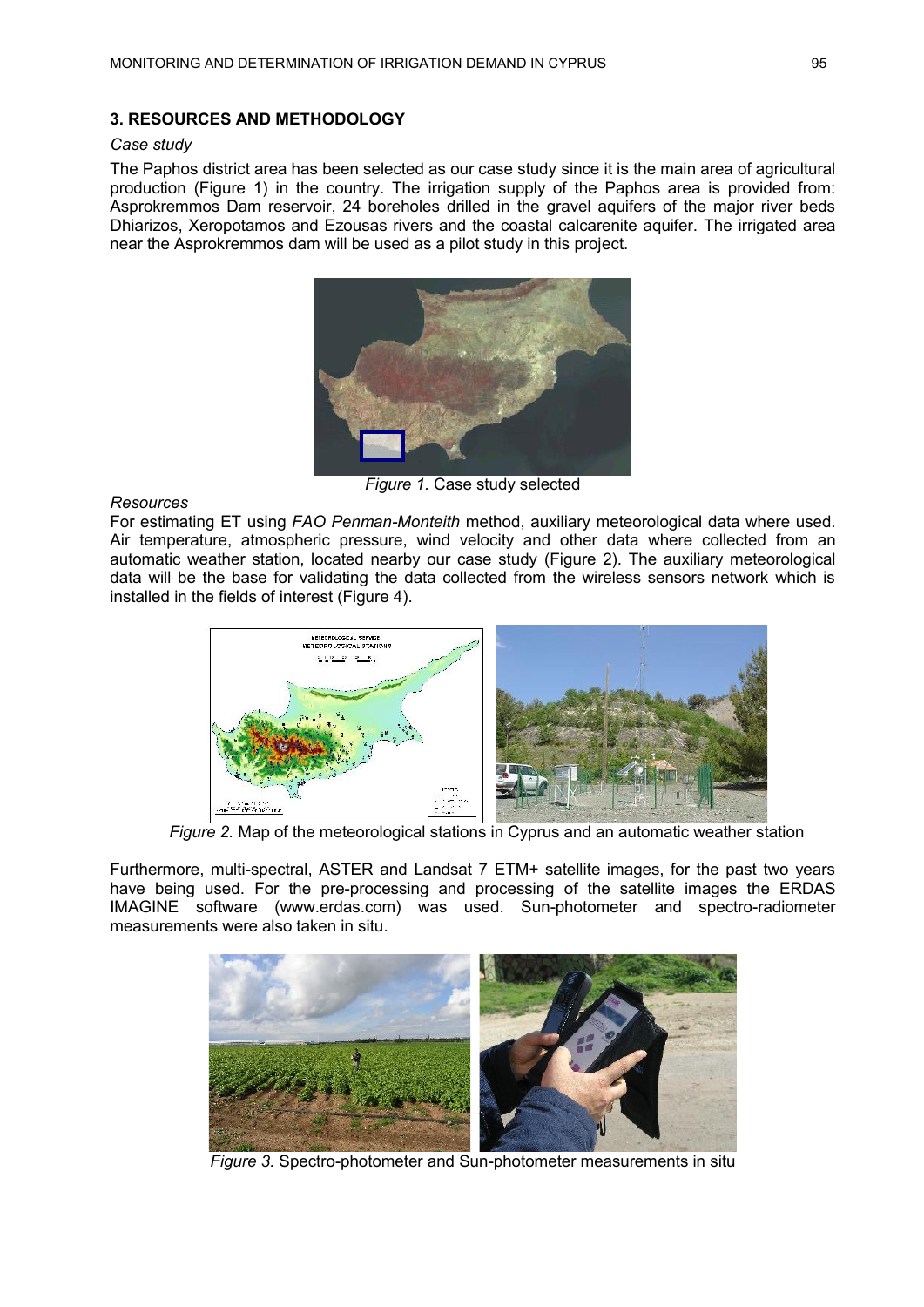More specific a five-channel handheld Microtops II sun-photometer (www.slarlight.com) operated from 380 to 1020 nm is used (Figure 3). The sun-photometer will be used to derive the Aerosol Optical Thickness and the water vapour concentrations during the satellite overpass so as to assist the effective removal of atmospheric effects. The GER1500 field spectro-radiometer (www.spectravista.com) is also used in this research project. The GER1500 field spectroradiometers is a light-weight with high performance spectral reflectance's accuracy, covering the ultraviolet, visible and near-infrared wavelengths from 350 nm to 1050 nm. GER 1500 uses a diffraction grating with a silicon diode array which has 512 discrete detectors and provides the capability to read 512 spectral bands. The instrument is very rapid scanning, acquiring spectra in milliseconds. The spectro-radiometer is used to derive the spectral reflectance values of various crops in the selected agricultural fields and to support the derivation of reflectance values from medium and high resolution images.

The Wireless Sensor Network (WSN) is consisting of a number of approximately twenty wireless nodes placed in our case study (Figure 4). The WSN acts as a wide area distributed data collection system deployed to collect and reliably transmit soil and air environmental data to a remote basestation hosted at Cyprus University of Technology (at the RS Laboratory) (Hadjimitsis *et al*., 2008). The sensors are deployed using ad-hoc multi-hop communication protocol and transmit their data to a gateway which is responsible to collect, save and forward them to a remote database through a GPRS connection. The solar powered gateway is equipped with various meteorology sensors required to assist the indeed research project such as rain, wind, barometric pressure, temperature etc, which give additional information to the system. The gateway also hosts a GPS sensor for identifying the exact position of the WSN an event-driven smart camera for acquiring real-time pictures of the area and also a GPRS modem for communicating with the remote server. In the future a multi-parameter decision system running on the remote server would be able to process the sensor data and produce valuable information about watering different vegetables and create early notifications and suggestions which are then distributed to farmers and water management authorities. The system would be able to process multi parameter data collected from different sensors such as soil moisture, soil temperature leaves wetness and temperature, humidity, rainfall, wind speed and direction and ambient light.



*Figure 4.* The Wireless Sensor Network in the AOI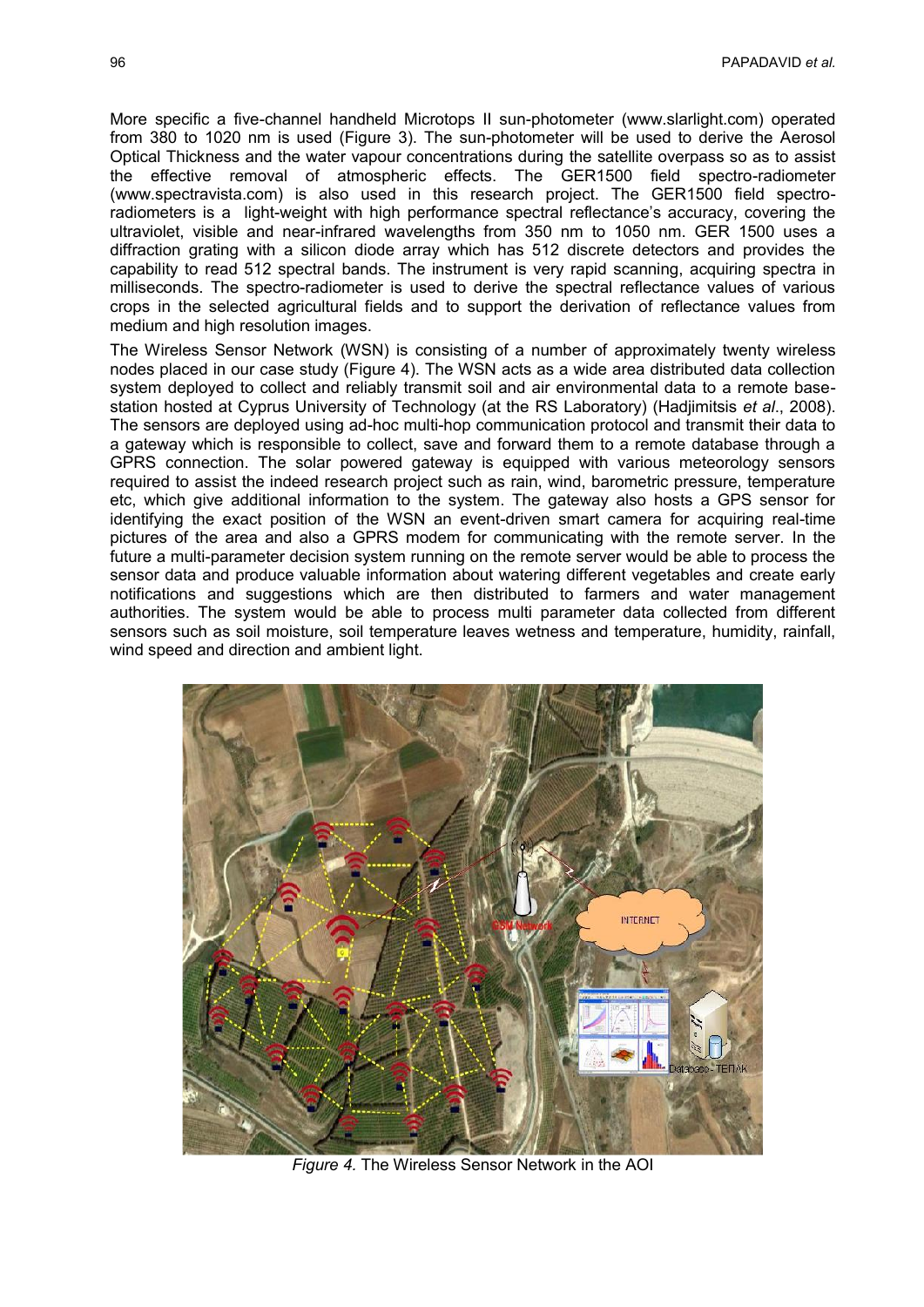#### *Methodology*

Pre-processing and processing of the satellite images, includes geometric correction (second order polynomial transformation), georeferenced of the image using ground control points (WGS 84/UTM), radiometric correction in order to obtain the same comparable units for each image, and finally atmospheric correction by employing the darkest pixel method (histogram minimum method), to get the true reflectance of each pixel of the image (Hadjimitsis *et al*., 2003). Finally Liang's equation (Liang 2000) for deriving albedo was employed in this research for ASTER images. For Landsat images, weighted coefficients and irradiance were used for calculating albedo for each image (Zoran and Stefan 2006).



*Figure 5.* Methodological framework

In order to estimate ET, the one step FAO Penman-Monteith adapted to satellite data method was applied. The specific equation which is widely used to estimate ETp, under assumptions, relies on the direct application of the Penman-Monteith equation with canopy parameters estimated from satellite imagery. For estimating ET meteorological and satellite data have been used. Air temperature, atmospheric pressure, wind speed and other meteorological data were collected through the wireless sensor network which has been deployed in the fields of the study area. Satellite data, such as LAI and albedo maps (Figure 6), have been derived from satellite imagery using simplified methods (D'Urso *et al*., 1995).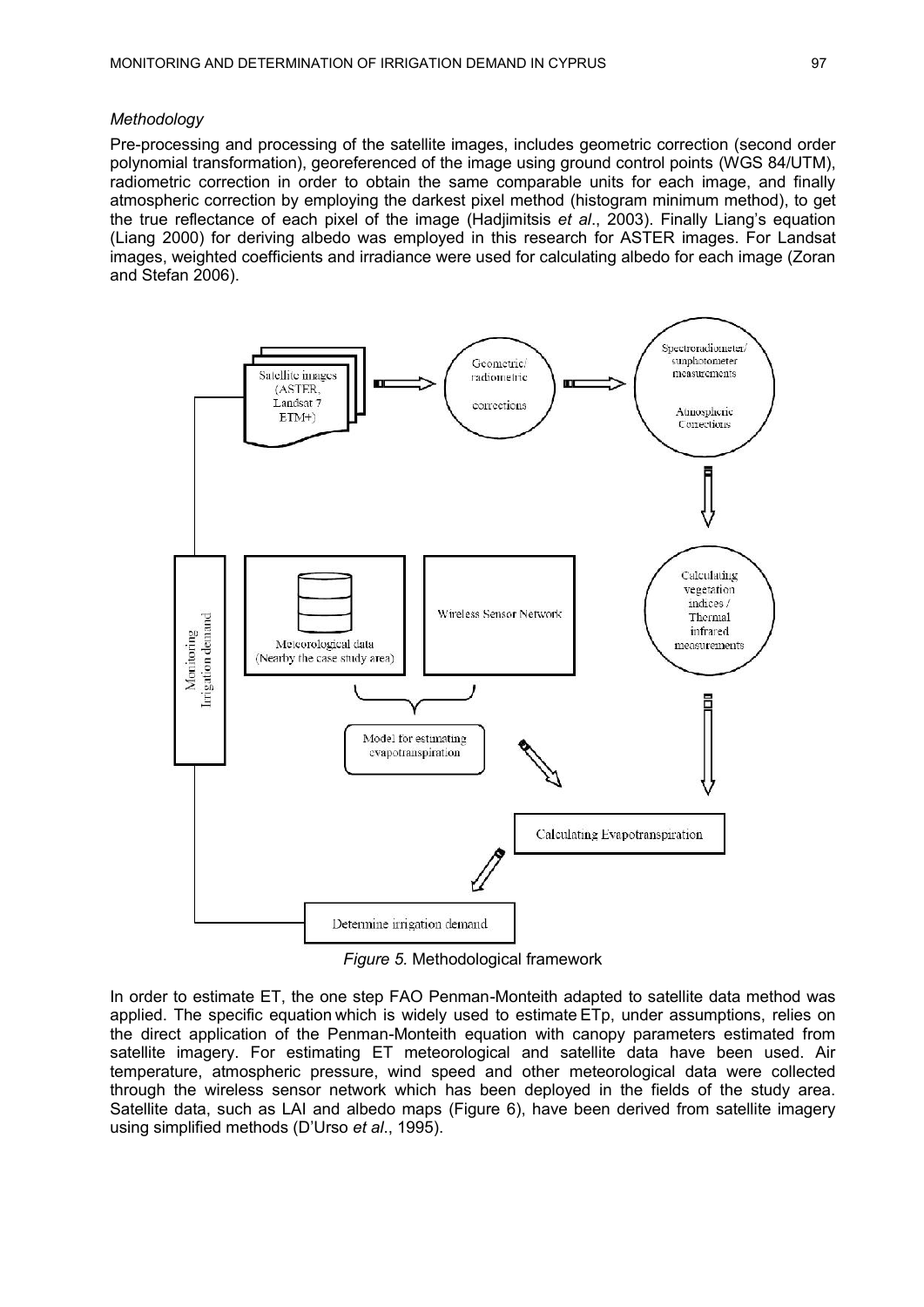$$
ET_p = \frac{86400}{\lambda} \left[ \frac{s(1 - 0.4e^{-0.5LAI}) (1 - a)(K^{\downarrow} + L^*) + c_p p_a (e_s - e_a) U/124}{s + \gamma (1 + U/0.62LAI)} \right]
$$

where: K<sup> $\downarrow$ </sup> is the incoming solar radiation and U the wind speed; the other variables, namely L<sup>\*</sup> (net longwave radiation), c<sub>p</sub> (air specific heat),  $ρ_a$  (air density), (e<sub>s</sub>−e<sub>a</sub>) (vapour pressure deficit), λ (latent heat of vaporisation of water) and γ (thermodynamic psychrometric constant) are calculated from air temperature and humidity at 2.0 m reference height. This equation is valid under conditions of high solar irradiance (typical summer condition in Mediterranean climate) and for LAI>0.5, which is the case of Cyprus. The height of the crops was defined from direct observations.



*Figure 6.* Example of satellite imagery (ASTER) transformance to thematic maps (here LAI map)

#### **4. RESULTS**

The final results have been tabulated and shown in Table 1 and graphically in Figure 7. Atmospheric correction has been found to be very critical for estimating ET. Approximately an error of 5% less than the calculated 'ETp' mean was recorded due to atmospheric effects. Figure 8 shows a presentation of ET on a satellite image for the area of interest. It is obvious that ETp is increasing during summer months.

| No | Date of<br><b>Satellite</b><br>image | <b>Satellite</b> | ETp mean | ETp max | ETp min |
|----|--------------------------------------|------------------|----------|---------|---------|
|    | 17-12-2007                           | <b>ASTER</b>     | 2.33     | 2.36    | 2.29    |
| 2  | 24-12-2007                           | <b>ASTER</b>     | 2.34     | 2.38    | 2.27    |
| 3  | 26-02-2008                           | <b>ASTER</b>     | 2.25     | 2.27    | 2.22    |
| 4  | 28-07-2008                           | LANDSAT 7 ETM+   | 2.78     | 2.85    | 2.74    |
| 5  | 13-08-2008                           | LANDSAT 7 ETM+   | 2.84     | 2.88    | 2.77    |
| 6  | 29-08-2008                           | LANDSAT 7 ETM+   | 3.03     | 3.07    | 2.99    |
|    | 04-12-2008                           | <b>ASTER</b>     | 2.65     | 2.69    | 2.60    |

*Table 1.* Results of FAO Penman-Monteith application for estimating ETp

The results have provided strong evidence to support what theory illustrates: low values during winter time and high values during summer time while middle values for autumn and spring are counted. The highest values are derived in august while the lowest values in december. These results can be used in irrigation scheduling for providing the farmers with the right water requirements for their crops. Of course this procedure is a dynamic one and depends also on the meteorological data of the area. That's why the wireless sensor have been very assisting in the methodology as it was providing real time data. It has to be mentioned that the wireless sensor network is very accurate in providing meteorological data and it is calibrated every month from specialist of the cyprus university of technology.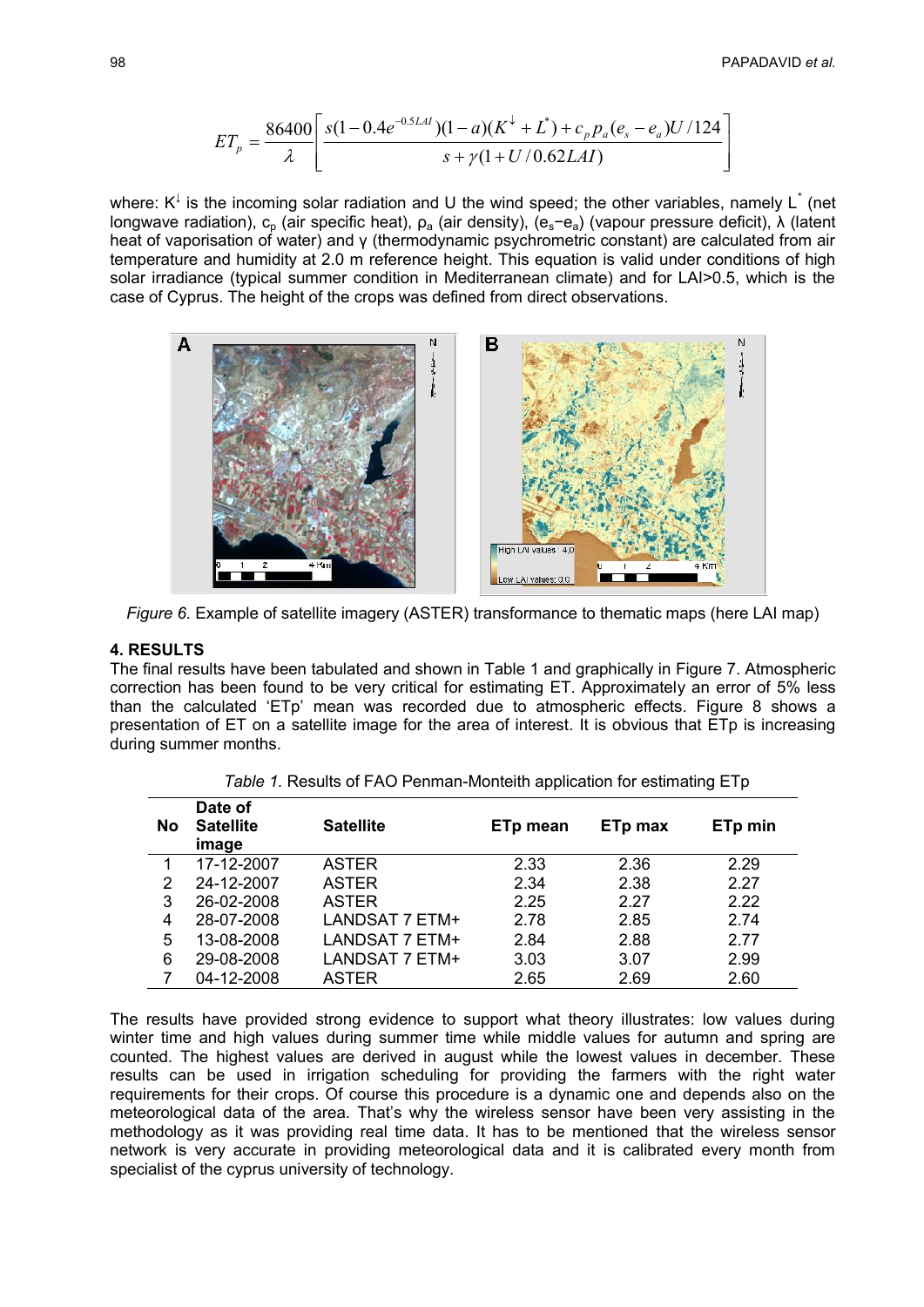

*Figure 7.* ETp mean diagram for each date, with their variations



*Figure 8.* Map showing the ETp as calculated for ASTER images using GIS software

#### **5. CONCLUSIONS**

This technical paper presents some first results of the application of FAO Penman-Monteith method in the estimation of ET. For this purpose auxiliary meteorological data have been used from a wireless sensor network along with satellite images (Landsat 7 ETM+ and Aster) for providing crop canopy parameters. For more accuracy results spectro-radiometer and sun-photometer measurements have been also used. These promising results show how RS data can be used in order to calculate ETp. The main goal of this paper was to provide a novel structural tool to agricultural extension services for the monitoring and determination of irrigation demand in Cyprus. On the other hand, the application described has international relevance to several other local areas where irrigated agriculture is an important component of rural development. Actually, it is not a unique application. There are many other similar ones in several other areas, in both developed and developing countries, that rely on irrigated agriculture to some degree (Nahry *et al*., 2011; Mouratidis *et al*., 2010). Besides, most irrigators internationally express concerns about their weakness to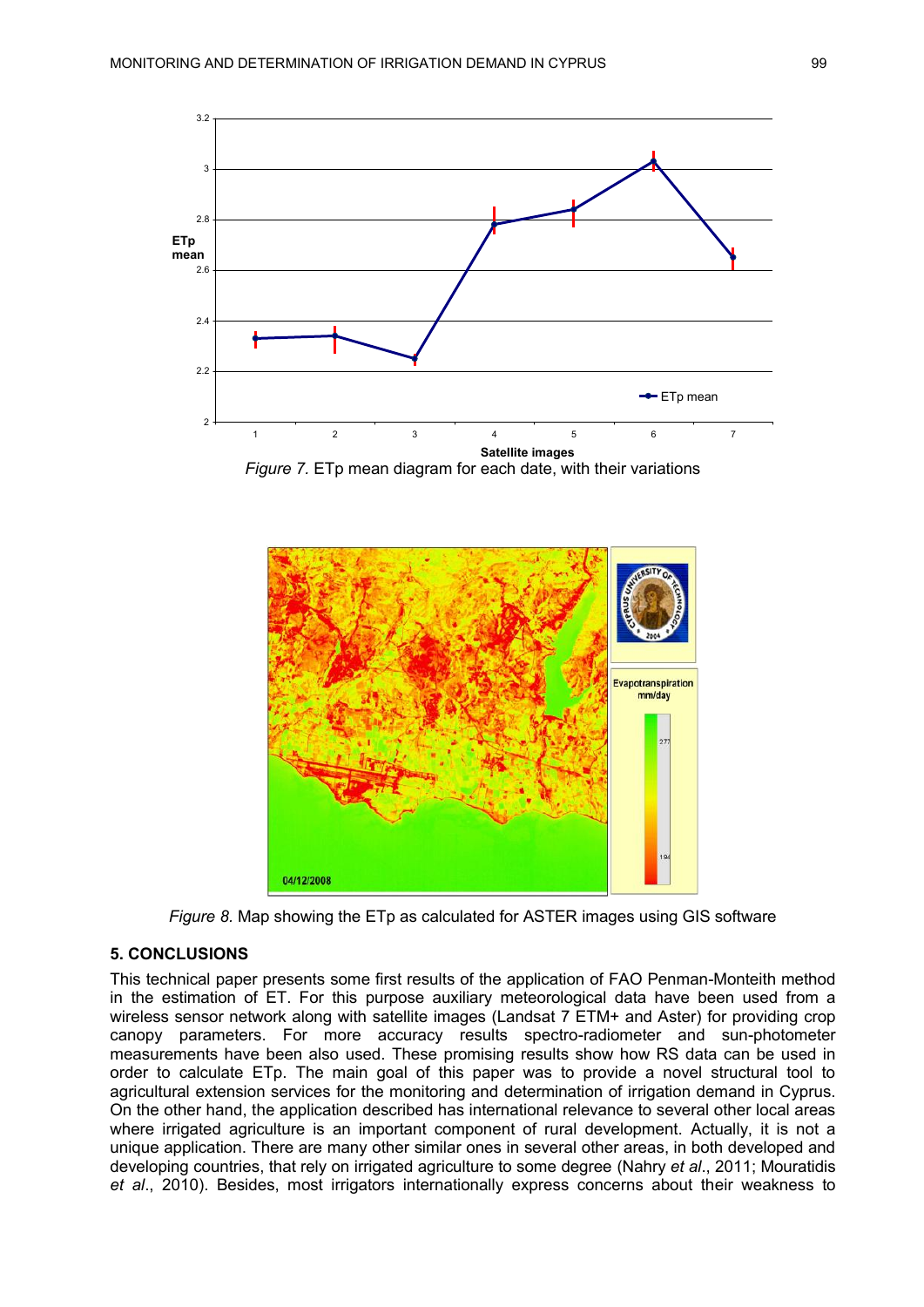estimate ET and furthermore to undertake the required measures for a sustainable irrigation water management in the future. In addition, they often express the need for information to support irrigation water efficiency improvements and the desire to make optimal use of available and limited natural resources. Thus, the application presented here could well have resonance in many other countries well beyond Cyprus. Future work consists of further validation of the results, not only using Penman-Monteith method for other cultivations but other acceptable methods and models for estimating ET.

#### **REFERENCES**

- Ahmad M.D., Turral H. and Nazeer A. (2008). Diagnosing irrigation performance and water productivity through satellite remote sensing and secondary data in a large irrigation system of Pakistan, *Journal of Agricultural Water Management*, **96**, 551-564.
- Ahmad M.D., Turral H., Nazeer A. (2009). Diagnosing irrigation performance and water productivity through Remote Sensing and secondary data in a large irrigation system of Pakistan. *Agricultural Water management*, **96**(4), 551-564.
- Ambast S.K., Ashok K., Keshari Gosain A.K. (2006). Satellite remote sensing to support management of irrigation systems: concepts and approaches, *Irrigation and Drainage systems*, **5,** 15-39.
- Azzali S., Bastiaanssen W.G.M., Menteti M., De Brower H., Meijerink A.M.J., Mza J. and Zevenbergen A.W. (1991). Remote sensing and watershed modeling, Report 48, Wageningen.
- Bastiaanssen W.G.M. (2000). SEBAL-based sensible and latent heat fluxes in the irrigated Gediz Basin, *Turkey Journal of Hydrology,* **229,** 87-100.
- Bastiaanssen W.G.M. and Ali S. (2003). A new crop yield forecasting model based on satellite measurements applied across the Indus Basin, Pakistan. *Agriculture, Ecosystems and Environment*, **94,** 321-340.
- Bastiaanssen W.G.M., Menenti M., Feddes R.A. and Holtslag A.A.M. (1998). A remote sensing surface energy balance algorithm for land (SEBAL), part 1: formulation, *Journal of Hydrology,* **212-213**, 198-212.
- Bastiaanssen W.G.M., Noordman E.J.M., Pelgrum H., David G., Thoreson B.P. and Allen R.G. (2005). SEBAL model with remotely sensed data to improve water resources management under actual field conditions, *Journal of Irrigation and Drainage Engineering,* **131**(1), 85-93.
- Bjornlund H., Nicol L. and Klein K.K. (2009). The adoption of improved irrigation technology and management practices-a case study of two irrigation districts in Alberta, Canada, *Agricultural Water Management*, **96**, 121-131.
- Cai X., McKinney D.C. and Rosegrant M.W. (2003). Sustainability analysis for irrigation water management in the Aral Sea region, *Agricultural Systems*, **76**, 1043-1066.
- Courault D., Seguin B. and Olioso A. (2005). Review on estimation of Evapotranspiration from remote sensing data: from empirical to modeling approaches, *Irrigation and Drainage systems*, **19**, 223- 249.
- D'Urso G. and Menenti M. (1995). Mapping crop coefficients in irrigated areas from Landsat TM images; Proceed. European Symposium on Satellite Remote Sensing II, Europto, Paris, sett.'95; SPIE, *International Society for Optical Engineering*, **2585**, 41-47.
- D'Urso G., Querner E.P. and Morabito J.A. (1992). Integration of hydrological simulation models with remotely sensed data: an application to irrigation management. Leuven, Belgium, 463-472.
- Feddes R.A., Kabat P., Van Bakel P.J.T., Bronswijk J.J.B. and Halbertsma J. (1988). Modelling soil water dynamics in the unsaturated zone. State of the art, *Journal of Hydrology*, **100**, 69-111.
- Hadjimitsis D.G., Clayton C.R.I. and Retalis A. (2003). Darkest pixel atmospheric correction algorithm: a revised procedure for environmental applications of satellite remotely sensed imagery. *In Proc. 10th International Symposium on Remote Sensing*, Barcelona, Spain.
- Hadjimitsis D.G., Papadavid G. and Kounoudes A. (2008). Integrated method for monitoring irrigation demand in agricultural fields in Cyprus using satellite remote sensing and wireless sensor network. In: Proc. 4th International Conference on Information & Communication Technologies in Bio & Earth Sciences, 18-20 September 2008, Athens, Greece.
- Hongjun L., Zheng L., Yuping L., Chunqiang L., Zhijun L. and Shengwei Z. (2008). Estimation of water consumption and crop water productivity of winter wheat in North China Plain using remote sensing technology, *Journal of Agricultural Water Management*, **95**, 1271-1278.
- Jackson R.D., Reginato R.J. and Idso S.B. (1977). Wheat canopy temperature: A practical tool for evaluating water requirements, *Water Resources Research*, **13**(3), 651-656.